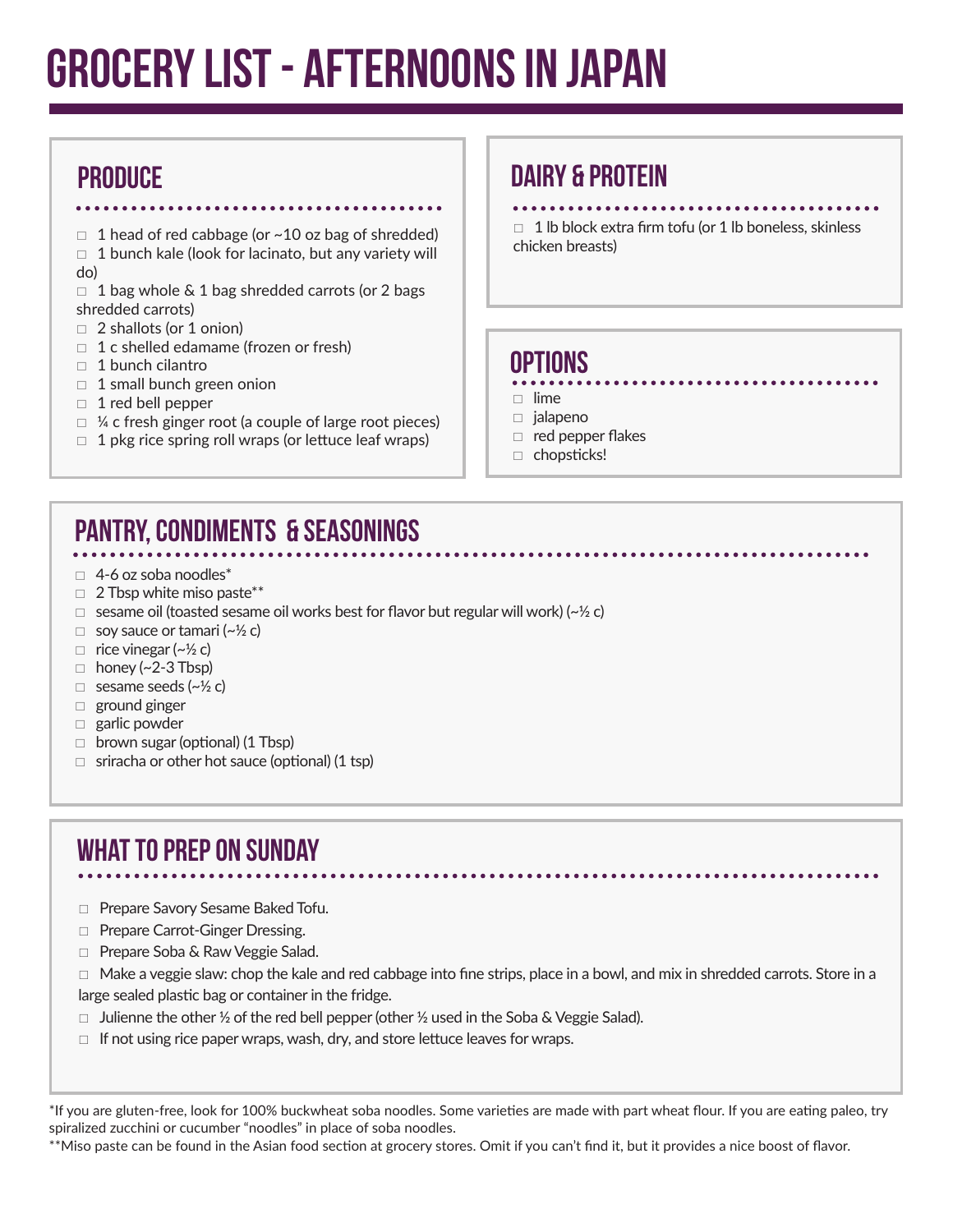# Recipes to Prep

# Carrot Ginger Dressing - (Borrowed and adapted from the It's All Good cookbook)

#### Ingredients:

2 carrots, peeled and roughly chopped (or 2 handfuls of shredded carrots)

2 shallots (sections of a shallot, not entire shallow), peeled and roughly chopped (or ½ an onion)

¼ c peeled and roughly chopped fresh ginger root

- 2 Tbsp white miso paste\*\*
- ¼ c rice vinegar
- 2 Tbsp honey or sweetener of preference
- 2 Tbsp toasted sesame oil

## Soba Noodle & Raw Veggie Salad Adapted from Cookie & Kate **INGREDIENTS**

4-6 ounces soba noodles\*

1 small bunch green onions, chopped

¼ c chopped cilantro

½ red bell pepper, sliced thin

 $\frac{1}{2}$  c shredded red cabbage, or  $\frac{1}{4}$  head of red cabbage, thinly sliced

½ c shredded carrots, or 1-2 whole carrots, shredded with a vegetable peeler

1 c shelled edamame, steamed

¼ c toasted sesame seeds

2 Tbsp soy sauce

2 Tbsp rice vinegar

2 Tbsp of oil (sesame, peanut, vegetable, or a combination)

## **STEPS**

1. Cook soba noodles according to directions, drain and rinse in a colander.

2. Rinse noodles well in cold water. You can also return the noodles to a pot of cold water. Gently "wash" the noodles in cold water to remove the excess starch. \*This is an important step in keeping the noodles from overcooking or sticking to each other.

3. Chop up all your vegetables, and toss into a bowl with the soba noodles.

I4. In a small bowl, whisk together the soy sauce, oil, rice vinegar. Pour the mixture into the pasta and veggies and toss well to combine\*\*. Store in a sealed container in the fridge.

\*If you are gluten-free, look for 100% buckwheat soba noodles. Some varieties are made with part wheat flour. If you are paleo, try spiralized zucchini or cucumber "noodles" in place of soba noodles.

\*\*When ready to eat this salad, serve with toppings of choice for extra flavor, such as lime juice, red pepper flakes, or thinly sliced jalapeno.

#### ½ c grapeseed or canola oil

¼ c water

- ½ tsp sea salt
- ½ tsp black pepper

#### **STEPS**

1. Puree everything together in a powerful blender or food 1. processor until smooth. 2. Store in a sealed container in the fridge. This dressing will keep well for 1 week. Makes 2.5 cups.

## Savory Sesame Baked Tofu (or chicken)

## **INGREDIENTS**

1 lb block of extra-firm tofu (or substitute 1 lb boneless, skinless, chicken breasts)

- ¼ c sesame oil
- ¼ c soy sauce or tamari
- 1 Tbsp sesame seeds
- ½ tsp ground ginger (or fresh)
- 1 tsp garlic powder
- 1 Tbsp brown sugar or honey (optional)
- 1 tsp sriracha or other hot sauce (optional)

#### **STEPS**

1. Drain block of tofu, wrap it in some paper towels, and put it between 2 plates and put weight on it, such as a book (this presses out all the water it's packed in and makes room for it to absorb flavor). If substituting chicken, prepare breasts whole and slice after cooking.

2. Mix all the marinade ingredients in a shallow rimmed dish, such as a 9 x 13 casserole dish.

3. Cut the tofu into widthwise planks no thicker than about 1⁄4 inch. This should create about 12 pieces per brick of tofu. Place tofu slices in the marinade and arrange in a single row in the dish, making sure all pieces are covered. Place the dish in the fridge and let the tofu marinade- at least 2 hours is best, but if you only have a short amount of time, marinade the tofu while preparing other parts of the Lunch Bunch meals.

4. When ready to bake, heat the oven to 450 degrees F. Grease a rimmed baking sheet or put down a silicone baking sheet.

5. Take the tofu out of the marinade (save the marinade) and arrange the slices on the baking sheet. Bake for 15 minutes, flip, and spoon a little more marinade on each slice. Bake for 10 more minutes, flip, and repeat adding the marinade. Bake for another 5 minutes or until the edges look a little crispy.

6. Remove cooked tofu from the baking sheet and place onto a plate to cool. Slice some of the tofu planks into julienned strips to be used later in the week. Store in a sealed container in the fridge.